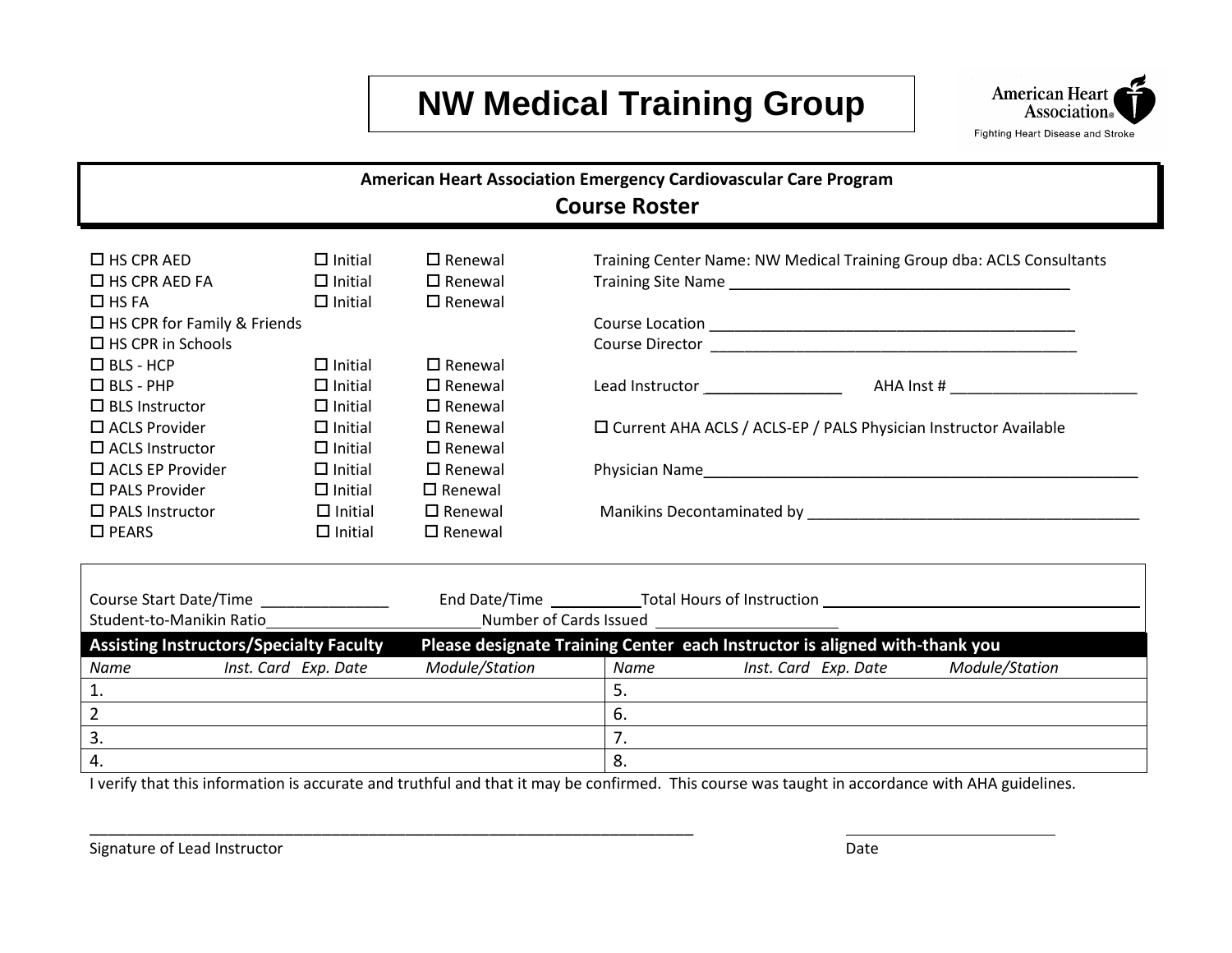| Name (first, middle initial, last)<br>Please PRINT your name as you<br>wish it to appear on your card. | Address | Phone | Written<br>Exam<br>Score | Remediation<br>Provided/Date<br>Completed | Course<br>Completed      | Date Card<br>Issued |
|--------------------------------------------------------------------------------------------------------|---------|-------|--------------------------|-------------------------------------------|--------------------------|---------------------|
| 1.                                                                                                     |         |       |                          |                                           | $Y$ N                    |                     |
| 2.                                                                                                     |         |       |                          |                                           | $\mathsf Y$<br>${\sf N}$ |                     |
| 3.                                                                                                     |         |       |                          |                                           | Y<br>${\sf N}$           |                     |
| 4.                                                                                                     |         |       |                          |                                           | Y N                      |                     |
| 5.                                                                                                     |         |       |                          |                                           | $\,$ N<br>Y              |                     |
| 6.                                                                                                     |         |       |                          |                                           | Y<br>$\,$ N              |                     |
| $\overline{7}$ .                                                                                       |         |       |                          |                                           | Y<br>$\,$ N              |                     |
| 8.                                                                                                     |         |       |                          |                                           | Y<br>N                   |                     |
| $\overline{9}$ .                                                                                       |         |       |                          |                                           | ${\sf N}$<br>Y           |                     |
| 10.                                                                                                    |         |       |                          |                                           | Y<br>${\sf N}$           |                     |
| 11.                                                                                                    |         |       |                          |                                           | Y<br>${\sf N}$           |                     |
| 12.                                                                                                    |         |       |                          |                                           | Y<br>${\sf N}$           |                     |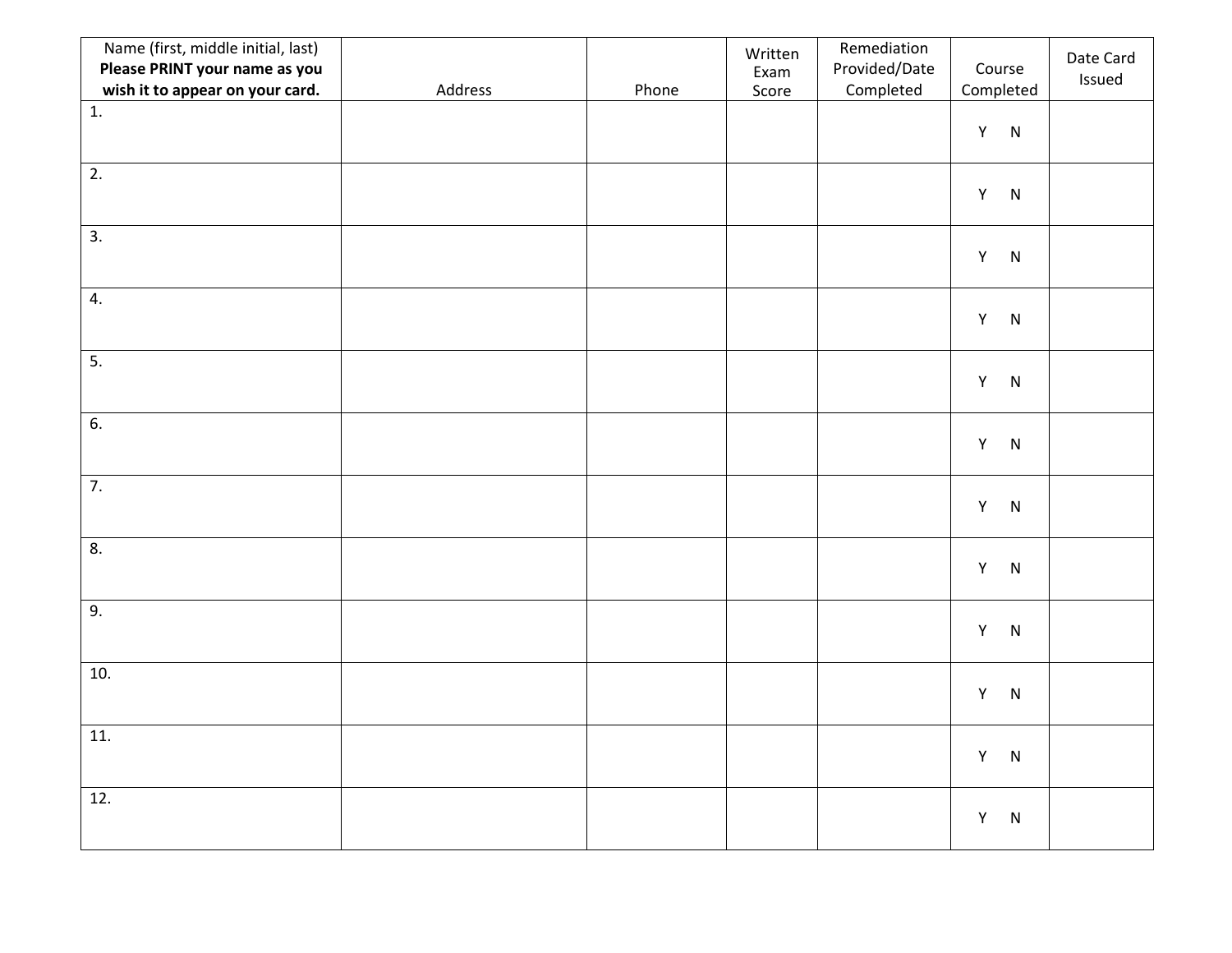| Name (first, middle initial, last)<br>Please PRINT your name as you |         |       | Written<br>Exam | Remediation<br>Provided/Date | Course                   | Date Card |
|---------------------------------------------------------------------|---------|-------|-----------------|------------------------------|--------------------------|-----------|
| wish it to appear on your card.                                     | Address | Phone | Score           | Completed                    | Completed                | Issued    |
| 13.                                                                 |         |       |                 |                              | $Y$ N                    |           |
| 14.                                                                 |         |       |                 |                              | $\mathsf Y$<br>${\sf N}$ |           |
| 15.                                                                 |         |       |                 |                              | Y N                      |           |
| 16.                                                                 |         |       |                 |                              | Y N                      |           |
| 17.                                                                 |         |       |                 |                              | Y N                      |           |
| 18.                                                                 |         |       |                 |                              | Y N                      |           |
| 19.                                                                 |         |       |                 |                              | $Y$ N                    |           |
| 20.                                                                 |         |       |                 |                              | $Y$ N                    |           |
| 21.                                                                 |         |       |                 |                              | Y<br>N                   |           |
| 22.                                                                 |         |       |                 |                              | Y<br>${\sf N}$           |           |
| 23.                                                                 |         |       |                 |                              | $Y$ N                    |           |
| 24.                                                                 |         |       |                 |                              | Y<br>N                   |           |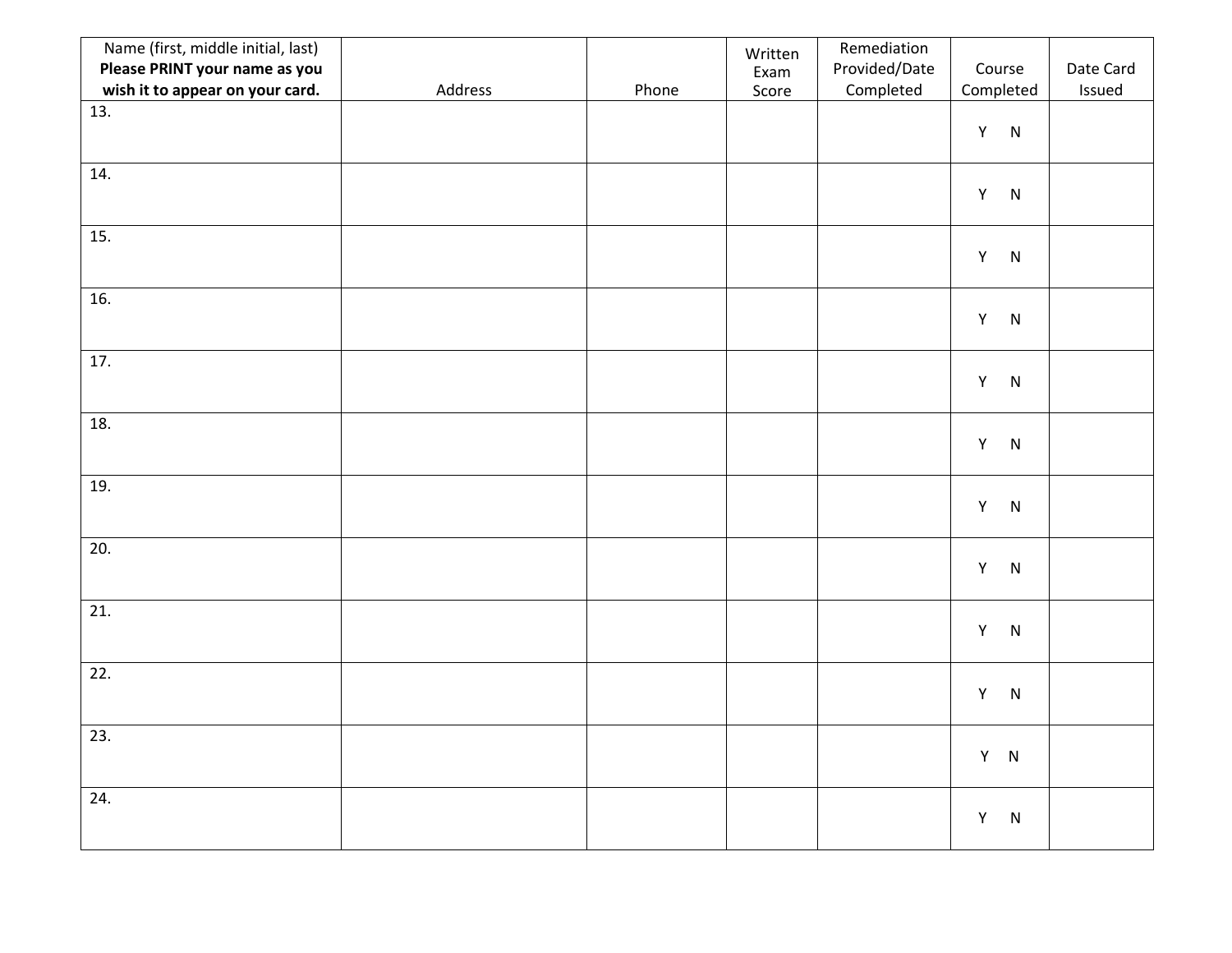| Name (first, middle initial, last)<br>Please PRINT your name as you<br>wish it to appear on your card. | Address | Phone | Written<br>Exam<br>Score | Remediation<br>Provided/Date<br>Completed | Course<br>Completed      | Date Card<br>Issued |
|--------------------------------------------------------------------------------------------------------|---------|-------|--------------------------|-------------------------------------------|--------------------------|---------------------|
| 25.                                                                                                    |         |       |                          |                                           | $Y$ N                    |                     |
| 26.                                                                                                    |         |       |                          |                                           | $\mathsf Y$<br>${\sf N}$ |                     |
| 27.                                                                                                    |         |       |                          |                                           | $\mathsf Y$<br>${\sf N}$ |                     |
| 28.                                                                                                    |         |       |                          |                                           | Y<br>${\sf N}$           |                     |
| 29.                                                                                                    |         |       |                          |                                           | $Y$ N                    |                     |
| 30.                                                                                                    |         |       |                          |                                           | Y<br>N                   |                     |
| 31.                                                                                                    |         |       |                          |                                           | $Y$ N                    |                     |
| 32.                                                                                                    |         |       |                          |                                           | $Y$ N                    |                     |
| 33.                                                                                                    |         |       |                          |                                           | Y<br>N                   |                     |
| 34.                                                                                                    |         |       |                          |                                           | $Y$ N                    |                     |
| $\overline{35.}$                                                                                       |         |       |                          |                                           | $Y$ N                    |                     |
| 36.                                                                                                    |         |       |                          |                                           | Y<br>N                   |                     |